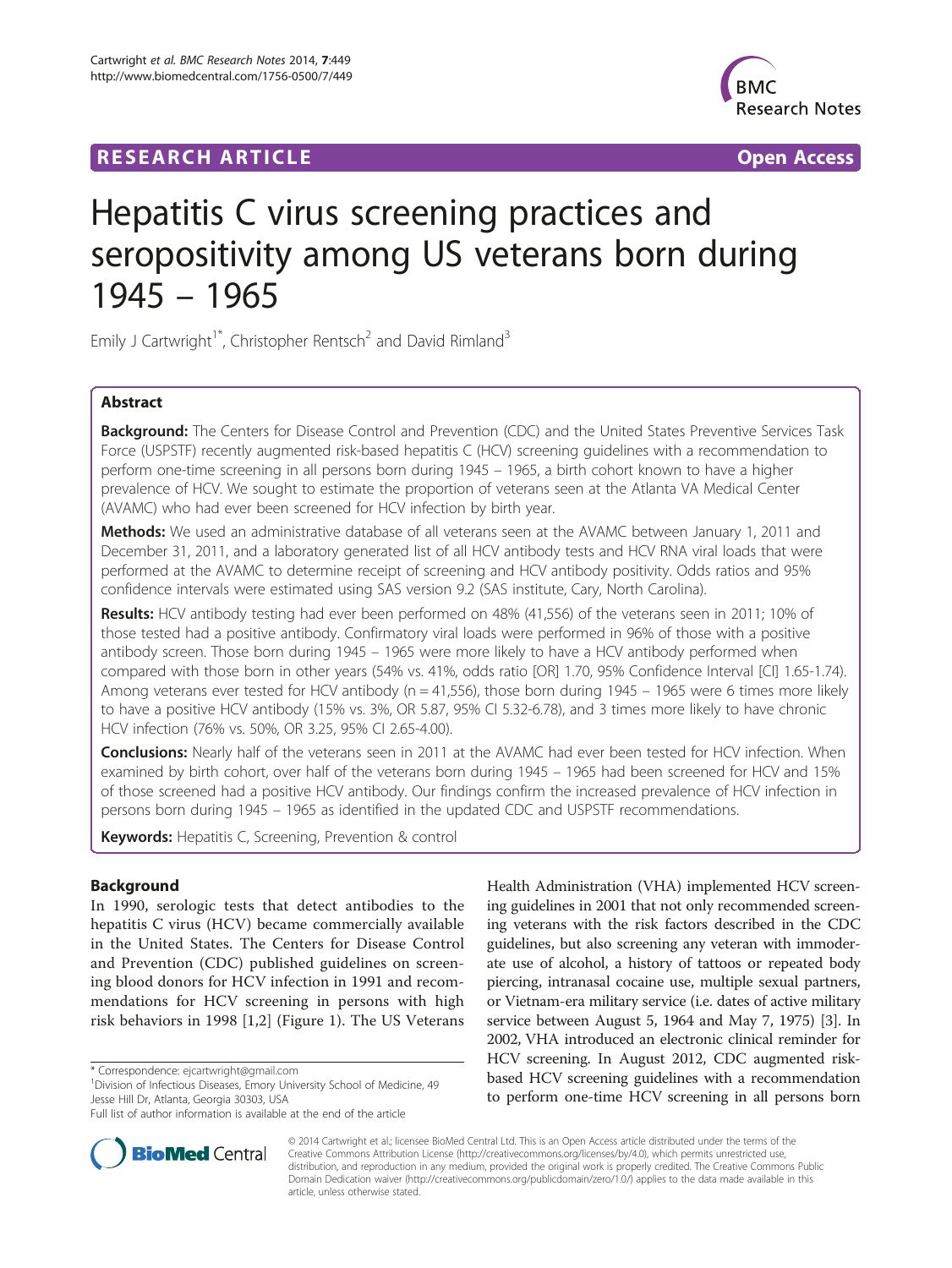<span id="page-1-0"></span>

during 1945 – 1965, a birth cohort known to have a higher risk of having HCV infection [[4,5](#page-4-0)]. In guidance published in June 2013, the United States Preventive Services Task Force also recommended one-time HCV screening of adults in this birth cohort [\[6](#page-4-0)]. Because this birth cohort overlaps with Vietnam-era veterans, we sought to estimate the proportion of veterans seen at the Atlanta VA Medical Center (AVAMC) who had ever been screened for HCV infection by birth year.

## Methods

We used an administrative database that contained the date of birth, gender, and race of veterans seen as inpatients or outpatients at the AVAMC between January 1, 2011 and December 31, 2011. All laboratory results were obtained from the AVAMC and included HCV antibody tests that were performed between 1992 and 2011 and all available HCV RNA viral loads. For veterans with more than one HCV antibody test, the HCV antibody status was considered positive if any HCV antibody test was positive. Any detectable value on either a quantitative or qualitative RNA viral load was considered positive. Continuous variables were compared using the Wilcoxon rank-sum test. Odds ratios and 95% confidence intervals were estimated using SAS version 9.2 (SAS institute, Cary, North Carolina). A P value of  $\leq$  05 was considered statistically significant. This study was approved by the Emory University Institutional Review Board and the VA Research and Development Committee. Informed consent was waived under a full HIPAA waiver.

## Results

From 1992 through 2011, 91,240 HCV antibody tests were completed on 67,539 veterans at the AVAMC (Figure 1). Before enhanced VHA screening efforts began in 2001, a median of 642 HCV antibody tests were done per year (interquartile range [IQR]: 329 – 1,451); since 2001, a median of 7,356 HCV antibody tests (IQR: 5,949 – 8,500) were done per year ( $p = 0.002$ ).

In 2011, 87,144 veterans were seen at the AVAMC; data on age and sex was available in this database but information on race was largely missing (91% had a missing or unknown race) (Table [1\)](#page-2-0). Over 50% of veterans seen were between 50 and 69 years of age. While 89% of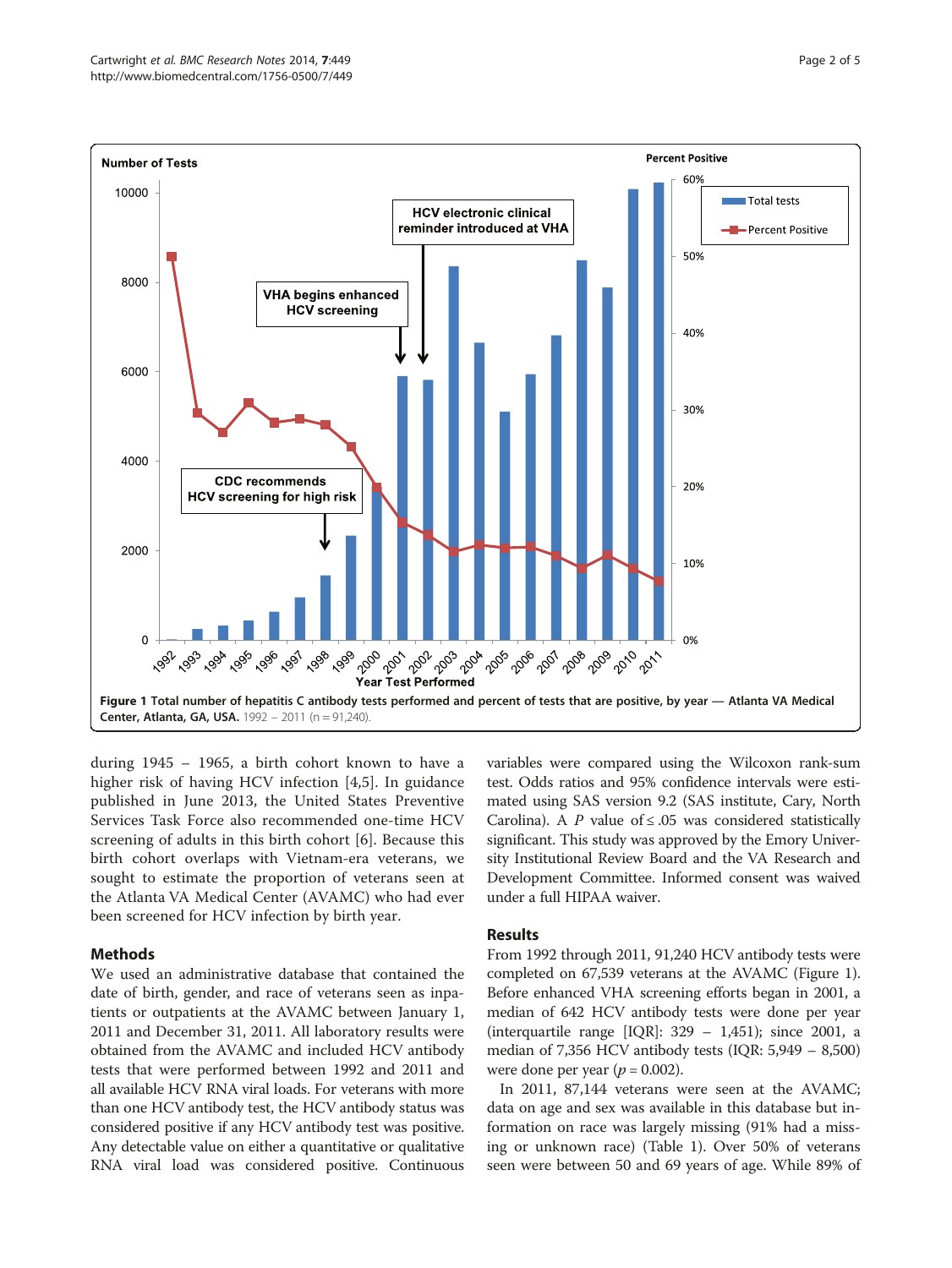<span id="page-2-0"></span>Table 1 Gender (by birth cohort), age, and race of veterans seen in 2011 — Atlanta VA Medical Center  $(n = 87, 144)$ 

|                               | No.   | %    |
|-------------------------------|-------|------|
| Male, overall                 | 77295 | 88.7 |
| Male, born before 1945        | 23230 | 98.0 |
| Male, born during 1945 - 1965 | 41834 | 89.6 |
| Male, born after 1965         | 12231 | 72.9 |
| Age, years                    |       |      |
| $30$                          | 3446  | 4.0  |
| 30-49                         | 18981 | 21.8 |
| 50-69                         | 46560 | 53.4 |
| $\geq 70$                     | 18157 | 20.8 |
| Race                          |       |      |
| American Indian/Alaska Native | 14    | 0.0  |
| Asian                         | 3     | 0.0  |
| Black                         | 7121  | 8.2  |
| White                         | 929   | 1.1  |
| Unknown/Missing               | 78997 | 90.7 |
| Hispanic                      | 80    | 0.1  |

all veterans seen in 2011 are male, when examined by birth cohort, men made up 73% of those born after 1965. HCV antibody testing had ever been performed on 48% (41,556) of the veterans (Table 2). Of those who had antibody testing, 49% (20,396) are African American, 37% (15,343) are Caucasian, 1% (390) are "other" race (includes Asian, Native Hawaiian, Pacific Islander, American Indian, or Alaska Native); race is unknown in 13% (5,427) (data not shown). HCV antibody was positive in 10% (4,107) of those tested (Table 2). Of those with a positive HCV antibody, confirmatory RNA viral loads were performed in 96% (3,944). Chronic hepatitis C (i.e., a positive HCV antibody and a detectable RNA viral load) was identified in 73% (3,004).

When the veterans seen in 2011 were classified by birth year, 27% were born before 1945, 54% were born during 1945 – 1965, and 19% were born after 1965. Among those born before 1945, 35% (8,378) were ever tested for HCV

antibody; of those tested, 4% (335) were HCV antibody positive, and 56% (189) of those with a positive HCV antibody had confirmed, chronic HCV infection (Table 2). Among those born during 1945 – 1965, 54% (25,097) had ever been tested; 15% (3,644) were HCV antibody positive, and 76% (2,775) of those with a positive antibody had confirmed, chronic infection. In those born after 1965, 48% (8,081) had been tested and 2% (128) were HCV antibody positive; 31% (40) of those with a positive HCV antibody had confirmed chronic HCV viremia. Over 97% with chronic HCV viremia are male; among those born after 1965, 90% of those with chronic HCV viremia are male (data not shown). Those born during 1945 – 1965 were more likely to have a HCV antibody performed when compared with those born in other years (54% vs. 41%, odds ratio [OR] 1.70, 95% Confidence Interval [CI] 1.65- 1.74). Among veterans ever tested for HCV antibody, those born during 1945 – 1965 were 6 times more likely to have a positive HCV antibody (15% vs. 3%, OR 5.87, 95% CI 5.32-6.78) and 3 times more likely to have confirmed, chronic HCV infection (76% vs. 50%, OR 3.25, 95% CI 2.65-4.00).

## **Discussion**

We found that nearly 50% of the veterans seen at the AVAMC in 2011 had received HCV antibody screening. Similarly, an analysis of National VHA HCV screening practices found that 53% of veterans with at least one outpatient visit at any VA clinic in 2011 had received HCV screening [\[7](#page-4-0)]. Civilian primary care settings report HCV screening rates of  $1 - 8\%$  [\[8](#page-4-0)-[10\]](#page-4-0) but interventions designed to enhance HCV screening have been shown to increase screening in high risk persons to 40% [\[5,10](#page-4-0)]. It is likely that the enhanced HCV screening recommendations for veterans and the electronic clinical reminder contributed to the higher HCV screening practices observed in our population and other VHA settings.

After accounting for untested veterans, the overall HCV prevalence among veterans seen at the AVAMC in 2011 is between 5% and 10%. While this estimate is comparable to published estimates at other VHA settings and the national VA estimate [[7,11](#page-4-0)-[14](#page-4-0)], it is much higher than

Table 2 Performance and positivity of hepatitis C antibody and RNA viral load tests for veterans seen in 2011, by birth cohort - Atlanta VA Medical Center (n=87,144)

|                           | <b>HCV Ab</b><br>performed<br>no. | <b>HCV Ab</b><br>performed % positive no. positive % | <b>HCV Ab</b> | <b>HCV Ab</b> | Confirmatory<br><b>RNA</b><br>performed no. | Confirmatory<br><b>RNA %</b> | <b>RNA</b><br>positive no. | <b>RNA</b> positive<br><b>(chronic</b><br>disease) %* |
|---------------------------|-----------------------------------|------------------------------------------------------|---------------|---------------|---------------------------------------------|------------------------------|----------------------------|-------------------------------------------------------|
| Overall                   | 41556                             | 47.7%                                                | 4107          | 9.9%          | 3944                                        | 96.0%                        | 3004                       | 73.1%                                                 |
| $<$ 1945 (N = 23702)      | 8378                              | 35.3%                                                | 335           | 4.0%          | 305                                         | 91.0%                        | 189                        | 56.4%                                                 |
| $1945 - 1965$ (N = 46668) | 25097                             | 53.8%                                                | 3644          | 14.5%         | 3516                                        | 96.5%                        | 2775                       | 76.2%                                                 |
| $>$ 1965 (N = 16774)      | 8081                              | 48.2%                                                | 28            | .6%           | 123                                         | 96.1%                        | 40                         | 31.3%                                                 |

Note: HCV – Hepatitis C virus, AB – Antibody, no. - Number.

\*Percent is calculated using the HCV Ab positive number as the denominator.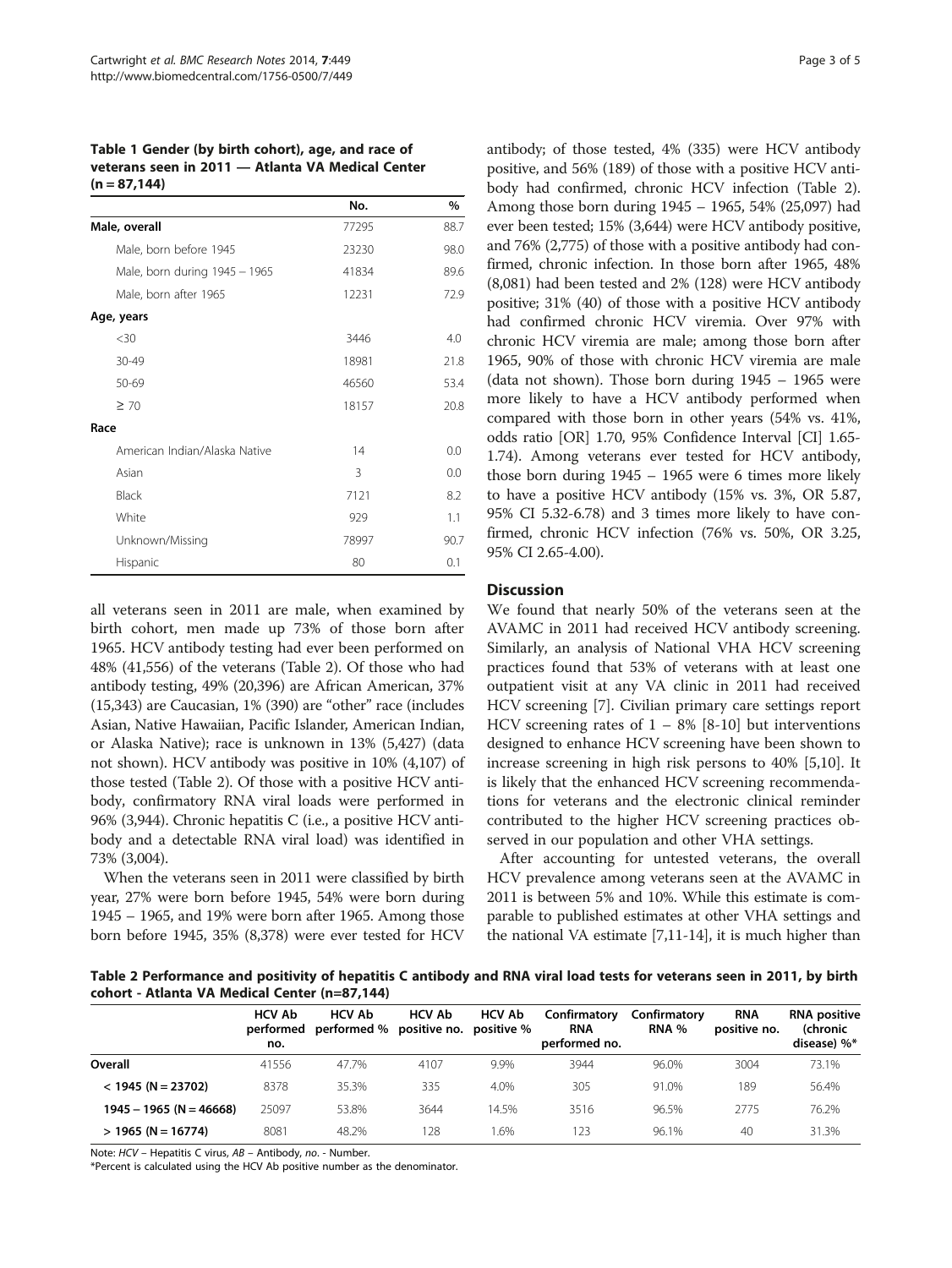the estimated HCV prevalence of 1.6% obtained from a national civilian survey [[15](#page-4-0)]. Even among those born during 1945 – 1965, the HCV tested prevalence is higher in the veteran population (15%) compared with the civilian population (3%) [\[15\]](#page-4-0). Although the higher HCV prevalence in veterans has been well described, reasons for the higher burden are not fully understood and are likely multifactorial.

Veterans born during 1945 – 1965 were more likely to be screened for HCV, to have a positive HCV antibody, and to develop chronic HCV infection. The VHA recommendation to perform HCV screening in Vietnamera veterans likely explains the higher HCV screening seen in those born during 1945 – 1965. Our finding confirms the higher HCV prevalence in those born during 1945 – 1965, supporting the birth cohort screening recommendations of CDC and USPSTF. While it is not fully understood why HCV prevalence is higher in this birth cohort, it has been hypothesized that it reflects incident HCV infections acquired through experimental intravenous illicit drug use during the 1970's and 1980's [[16,17\]](#page-4-0). Additionally, higher HCV prevalence has been observed in similar birth cohorts outside of the United States, including in Scotland [\[18\]](#page-4-0), England [\[19](#page-4-0)], and Cameroon [\[20\]](#page-4-0). Lastly, we found that those born during 1945 – 1965 were at increased risk of having chronic HCV infection (i.e. having a positive antibody and a positive viral load). Among those born after 1965, only 31% of those with a positive HCV antibody also had a positive viral load. There are two possible explanations for having a positive HCV antibody and a negative viral load; namely, a false positive HCV antibody or clearance of HCV viremia. While it is surprising that relatively few persons born after 1965 had evidence of chronic HCV infection, it is notable that there are more females in this cohort. Female sex has been associated with clearance of HCV infection in prospective studies of acute HCV [[21](#page-4-0)-[24\]](#page-4-0). While complex host and pathogen factors likely influence the development of chronic HCV infection, further exploration of the association between birth year and the development of chronic HCV infection is warranted.

Confirmatory HCV RNA viral loads were performed in 96% of the HCV antibody positive persons. This high confirmatory testing rate was also seen in an analysis of national VA data [\[7\]](#page-4-0). In contrast, surveillance for HCV infections from eight civilian US sites found that confirmatory RNA viral loads were only performed in 50% of positive HCV antibody tests [[25\]](#page-4-0). By reflexively performing HCV RNA viral load testing on positive HCV antibody tests, the AVAMC testing practices are consistent with the current CDC guidelines which recommend RNA viral loads on all reactive HCV antibody tests [\[26\]](#page-4-0).

Our analysis was limited to testing performed at the AVAMC and did not include testing done at other VA

hospitals or testing done outside of VA system. However, test results from additional sources would likely only increase the screening estimates in our analysis. Because this analysis used administrative databases, information on HCV behavioral risk factors, medical comorbidities, and the rationale used by providers for HCV screening is not known. Information on race was missing for most veterans seen at the AVAMC in 2011. Other administrative databases from the AVAMC shows that 40% of veterans seen in 2011 are African American race, 40% Caucasian, and 2% "other" race; race was unknown in 18%. CDC and USPSTF recommend HCV screening for all persons born during 1945 – 1965, regardless of race. The veteran population in our analysis is older than the general population in the United States [\[http://www.census.gov/2010census/](http://www.census.gov/2010census/)]. Lastly, because this analysis included a predominantly male population our findings may not be applicable in other settings.

### Conclusions

The enhanced screening efforts undertaken at the AVAMC in 2001 resulted in a significant increase in the annual number of HCV antibody tests performed. The diagnosis of chronic HCV infection allows for prevention interventions such as alcohol counseling, vaccination against hepatitis A and B, screening for advanced liver fibrosis, and referral for antiviral therapy. HCV antiviral management is rapidly evolving with the development of better tolerated and more efficacious therapies [[27](#page-4-0)]. Achieving a sustained virologic response to antiviral therapy is known to significantly reduce the risk of liver failure [[28](#page-4-0)], hepatocellular carcinoma [[29](#page-4-0)], liver-related and all-cause mortality [\[30,31\]](#page-4-0), and reduces the risk of further HCV transmission.

We found that many veterans born during 1945 – 1965 had been screened for HCV infection at the AVAMC even before the augmented CDC screening guidelines were published in 2012. However, given the high prevalence of disease in this birth cohort and the importance of HCV detection, continued screening practices that target this birth cohort are warranted.

#### Abbreviations

VHA: Veterans health administration; HCV: Hepatitis C virus; RNA: Ribonucleic acid; HIPAA: Health insurance portability and accountability act; OR: Odds ratio; CI: Confidence interval.

#### Competing interests

The authors declare that they have no competing interests.

#### Authors' contributions

EC conceived and designed the study, performed data abstraction and analysis, and drafted the manuscript. CR provided input on study design, data analysis, data interpretation, statistical testing, and provided critical review of the manuscript. DR assisted with study design, obtained data, and provided input on data analysis and interpretation, and critically reviewed the manuscript. All authors read and approved the final manuscript.